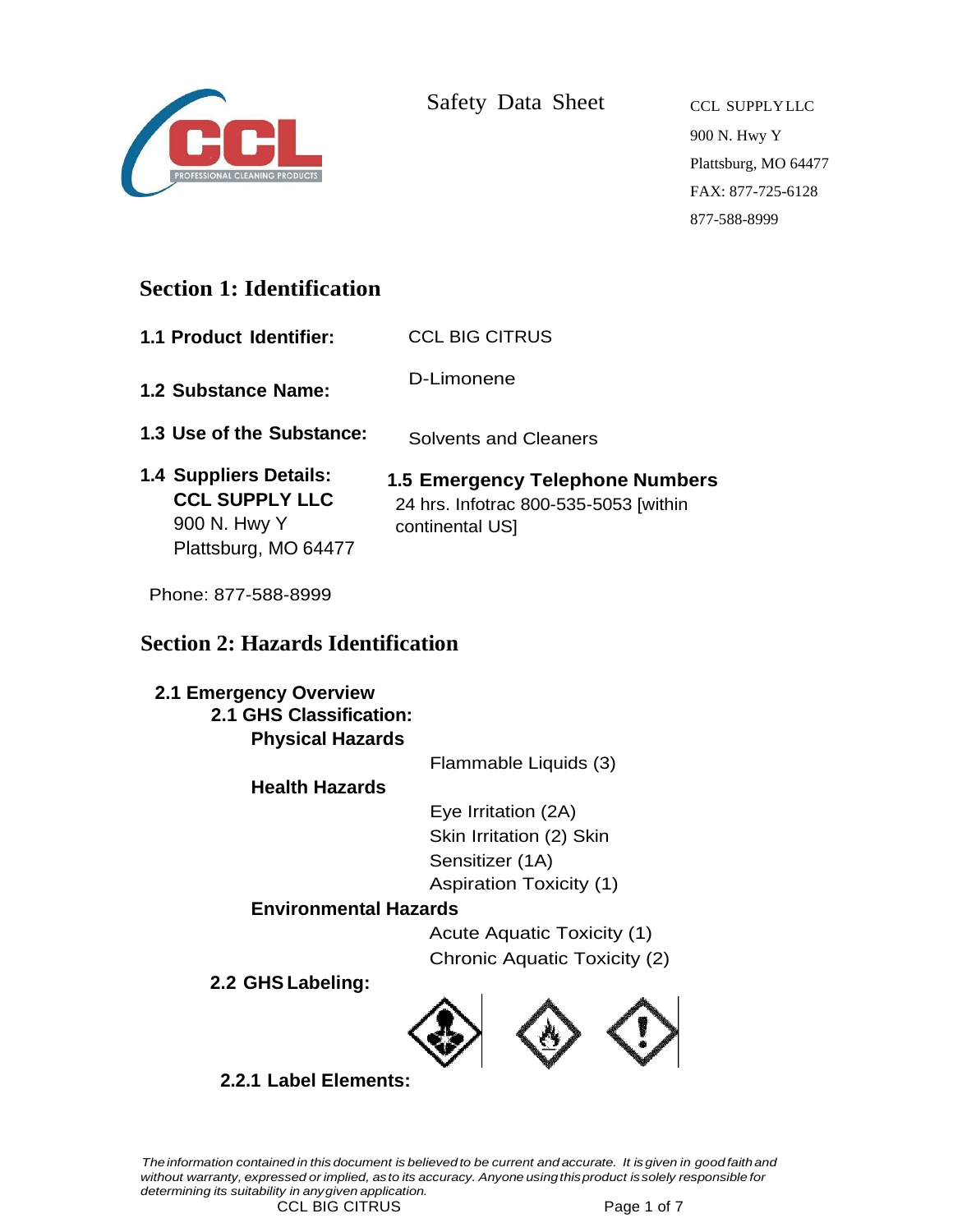### **Signal Word:** Danger

#### **Hazard Statements:**

H226: Combustible liquid and vapor

H304: May be fatal if swallowed and enters airways

H315: Causes skin irritation

H317: May cause an allergic skin reaction

H411: Toxic to aquatic life with long lasting effects

### **Precautionary Statements:**

P501: Dispose of contents/ container in accordance with all local, regional, national and international regulations.

P305+351+338: IF IN EYES: Rinse cautiously with water for several minutes. Remove contact lenses if present and easy to do continue rinsing

P280: Wear protective gloves/protective clothing/eye protection/face protection

P337+313: If eye irritation persists get medical advice/attention P301+310: IFSWALLOWED: Immediately call aPOISON CENTER or doctor/ physician

P302+352: IF ON SKIN: Wash with soap and water

P331: Do NOT induce vomiting

P333+313: If skin irritation or arash occurs: Get medical advice/attention

**2.3 Other hazards which do not result in classification:** None determined.

# **Section 3: Composition** *I* **Information on Ingredients**

| <b>Chemical Name</b>                | CAS-No.                          | <b>Concentration [%]</b> |
|-------------------------------------|----------------------------------|--------------------------|
| d-limonene                          | 5989-27-5                        | $>= 70 - 590$            |
|                                     |                                  |                          |
| 4-Nonylphenol branched, ethoxylated | $127087 - 87 - 0$   > = 5 - < 10 |                          |
|                                     |                                  |                          |

# **Section 4: First Aid Measures**

| Inhalation   | Remove person to fresh air and keep at rest in a comfortable position for<br>breathing. See a physician if breathing difficulty persists.                                                                       |
|--------------|-----------------------------------------------------------------------------------------------------------------------------------------------------------------------------------------------------------------|
| Eye contact  | EYE CONTACT: Flush eyes with clean water for 15 minutes. If irritation<br>persists, seek medical attention.                                                                                                     |
| Skin contact | In case of skin contact, wash thoroughly with soap and water.                                                                                                                                                   |
| Ingestion    | Keep respiratory tract clear. Do Not induce vomiting. Never give anything<br>by mouth to an unconscious person. Rinse mouth with water. Get medical<br>attention or contact a poison control center for advice. |

The information contained in this document is believed to be current and accurate. It is given in good faith and *without warranty, expressed or implied, asto its accuracy. Anyone usingthisproduct issolely responsible for determining its suitability in anygiven application.* CCL BIG CITRUS Page 2 of 7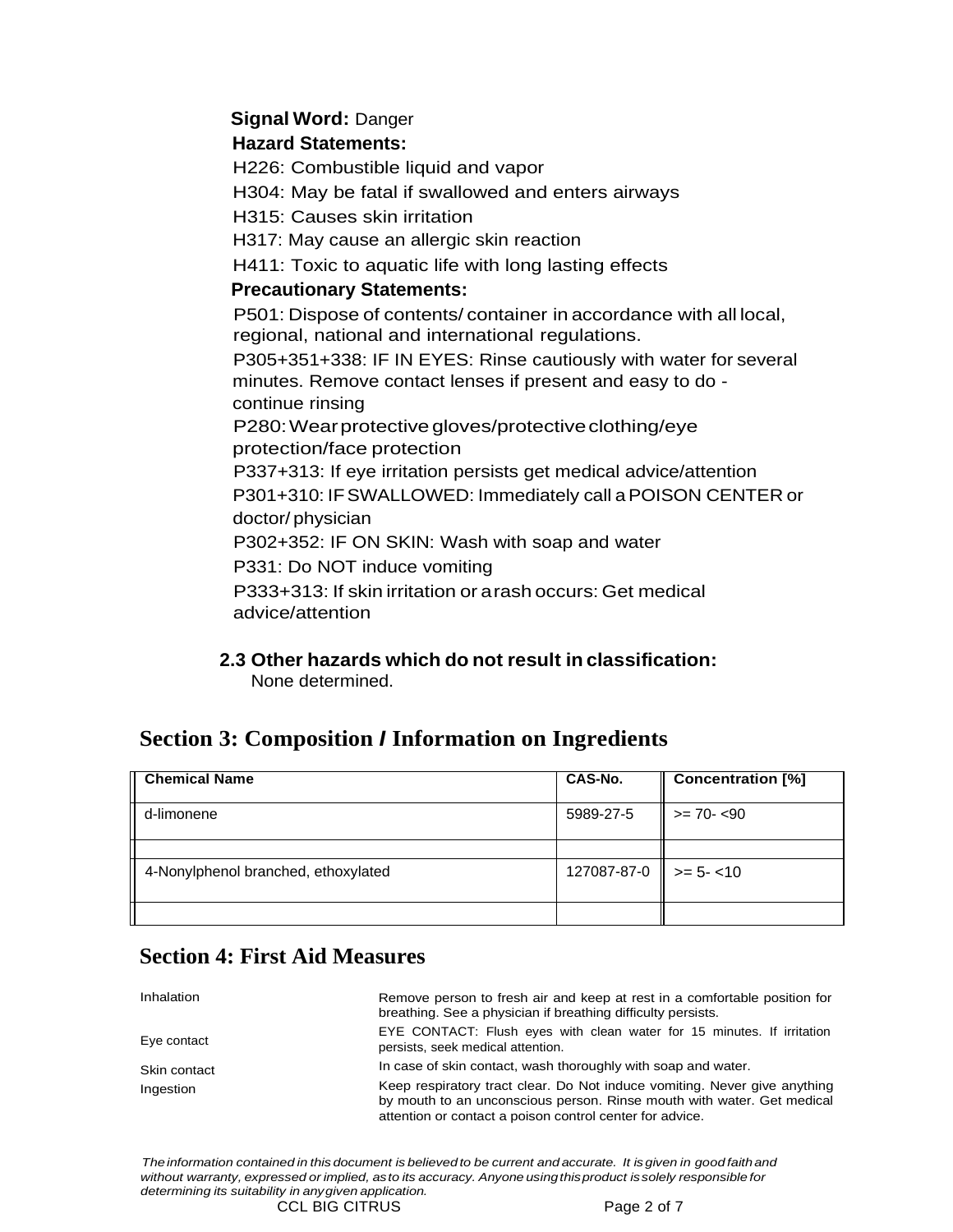### **Section 5: Fire-Fighting Measures**

| Flash point                                       | 48 "C (118 °F) (TCC)                                                                                                                                                                                                                             |
|---------------------------------------------------|--------------------------------------------------------------------------------------------------------------------------------------------------------------------------------------------------------------------------------------------------|
| Auto-ignition temperature                         | Not determined.                                                                                                                                                                                                                                  |
| 5.1 Suitable extinguishing<br>media               | Water fog or spray, Foam, Dry Powder, Carbon Dioxide (CO2).                                                                                                                                                                                      |
| Extinguishing media<br>which must not be used     | If water must be used, use as a spray only to lower<br>temperature.                                                                                                                                                                              |
| 5.2 Hazardous<br>decomposition products           | FROM FIRE: Smoke, carbon dioxide and carbon monoxide.                                                                                                                                                                                            |
| Special protective<br>equipment for fire fighters | Self-contained positive pressure breathing apparatus and<br>protective clothing should be worn when fighting fires involving<br>chemicals.                                                                                                       |
| 5.3 Precautions for fire<br>fighters              | DANGER-FLAMMABLE LIQUID! Vapors may cause flash fires.<br>May cause eye or skin irritation. Harmful or fatal if swallowed.<br>Vapors and spray mist are harmful if inhaled. May produce a<br>floating fire hazard.                               |
| Unusual Fire and<br><b>Explosions Hazards</b>     | Containers may explode from internal pressure if confined to<br>fire. Cool with water. Keep unnecessary people away. Exercise<br>care when disposing of rags contaminated with the product.<br>Use normal precautions appropriate for oily rags. |

# **Section 6: Accidental Release Measures**

| 6.1 Protective measures                 | ELIMINATE ALL SOURCESOF IGNITION. Eliminate all sources<br>of ignition in the vicinity of the spill or released vapor. If this<br>material is released into the work area, evacuate the area<br>immediately. Monitor area with combustible gas indicator.<br>Wear appropriate personal protective equipment when<br>cleaning up spills. Eliminate potential sources of ignition.<br>Handling equipment must be bonded and grounded to prevent<br>sparking. |
|-----------------------------------------|------------------------------------------------------------------------------------------------------------------------------------------------------------------------------------------------------------------------------------------------------------------------------------------------------------------------------------------------------------------------------------------------------------------------------------------------------------|
| 6.2 Environmental<br><b>Precautions</b> | This product is a marine pollutant and is very toxic to aquatic<br>organisms. Do not discharge into lakes, streams, ponds or<br>public waters.                                                                                                                                                                                                                                                                                                             |
| <b>6.3 Spill Management</b>             | Exercise caution. Eliminate potential sources of ignition. Use<br>spark-proof tools and explosion-proof equipment. Dike and<br>contain spill. Small spills may be absorbed by sand or oil.<br>absorbing materials. Large spills should be collected by<br>pumping into closed containers for recovery or disposal. Spills<br>over water will float and may be collected by oil absorbents<br>and/or by skimming.                                           |

### **Section 7: Handling and Storage**

**7.1 Precautions for safe handling** Wear chemical safety glasses or goggles and chemically resistant gloves. A chemically resistant apron may be used to protect clothing. A respirator may be worn to prevent breathing spray mists or heated fumes. Take precautionary measures against static discharges.

The information contained in this document is believed to be current and accurate. It is given in good faith and *without warranty, expressed or implied, asto its accuracy. Anyone usingthisproduct issolely responsible for determining its suitability in anygiven application.*

CCL BIG CITRUS Page 3 of 7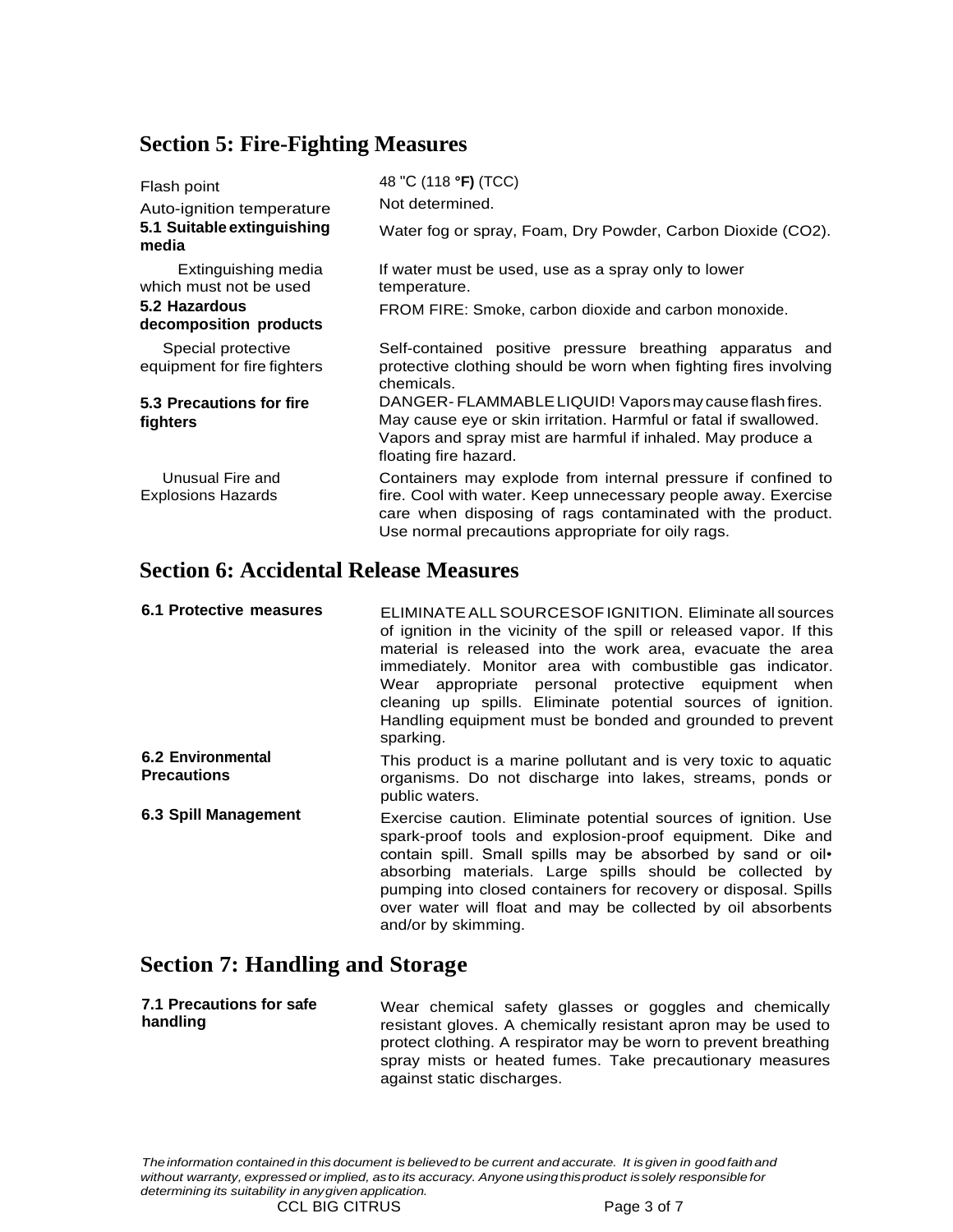| <b>7.2 Conditions for safe</b> | No smoking. Store in original container, preferably in a cool,    |
|--------------------------------|-------------------------------------------------------------------|
| storage                        | ventilated, fire-resistant building. Avoid heat, sparks, and open |
|                                | flames. Empty containers may retain product residues (vapor,      |
|                                | liquid, or solid) all label precautions must be observed.         |

# **Section 8: Exposure Controls** *I* **Personal Protection**

| 8.1 Exposure limits                     | AIHA WEEL8-hr TWA (limonene) 30 ppm                                                                                                                                                                                                                                                                                       |
|-----------------------------------------|---------------------------------------------------------------------------------------------------------------------------------------------------------------------------------------------------------------------------------------------------------------------------------------------------------------------------|
| 8.2 Appropriate engineering<br>controls | Use in a well-ventilated area.                                                                                                                                                                                                                                                                                            |
| Ventilation                             | Mechanical ventilation may be necessary at elevated<br>temperatures to control odors.                                                                                                                                                                                                                                     |
| 8.3 PPE                                 | Consistent with good occupational hygiene practices, personal<br>protective equipment (PPE) should be used in conjunction with<br>other control measures, including engineering controls,<br>ventilation, and isolation. See also section 5 (Fire-fighting<br>measure) of the SOS for specific fire/ chemical PPE advice. |
| Respiratory protection                  | A respirator is not normally required. If vapor concentration is<br>high, use a NIOSH approved organic vapor respirator or a<br>properly fitted, air-purifying or air-fed respirator complying with<br>an approved standard.<br>Wear chemical safety glasses, goggles, or face shield.                                    |
| Eye protect ion                         | Provide eye bath near work site.                                                                                                                                                                                                                                                                                          |
| Skin protection                         | Wear chemically resistant rubber gloves and apron to<br>minimize exposure.                                                                                                                                                                                                                                                |
| Personal hygiene measures               | When using do not eat or drink. Wash hands and other<br>exposed areas of skin with soap and water after handling the<br>material.                                                                                                                                                                                         |

# **Section 9: Physical and Chemical Properties**

| Appearance                                 | Colorless to pale yellow liquid      |
|--------------------------------------------|--------------------------------------|
| Odor                                       | Pine type                            |
| Odor threshold                             | Not determined.                      |
| рH                                         | Not applicable.                      |
| Melting point/freezing point               | Not determined.                      |
| Boiling point (initial)<br>Flash point     | 170 'C (338 °F)<br>48'C(118°F) (TCC) |
| Evaporation rate (BUAC =1)                 | Approximately 4                      |
| Flammability (Solid, gas)                  | Not determined.                      |
| Flammable limits (% by<br>volume in air)   | Not determined.                      |
| Vapor pressure                             | approximately 2 mm Hg $@20$ 'C       |
| Relative vapor density (Air=1)             | >1                                   |
| Relative density                           | 0.87@25'C                            |
| Solubility in water                        | < 0.1                                |
| Partition coefficient: n•<br>octanol/water | Not determined.                      |
| Auto-ignition temperature                  | Not determined.                      |
| Decomposition temperature                  | Not determined.                      |
| Viscosity                                  | Not determined.                      |

The information contained in this document is believed to be current and accurate. It is given in good faith and *without warranty, expressed or implied, asto its accuracy. Anyone usingthisproduct issolely responsible for determining its suitability in anygiven application.* CCL BIG CITRUS Page 4 of 7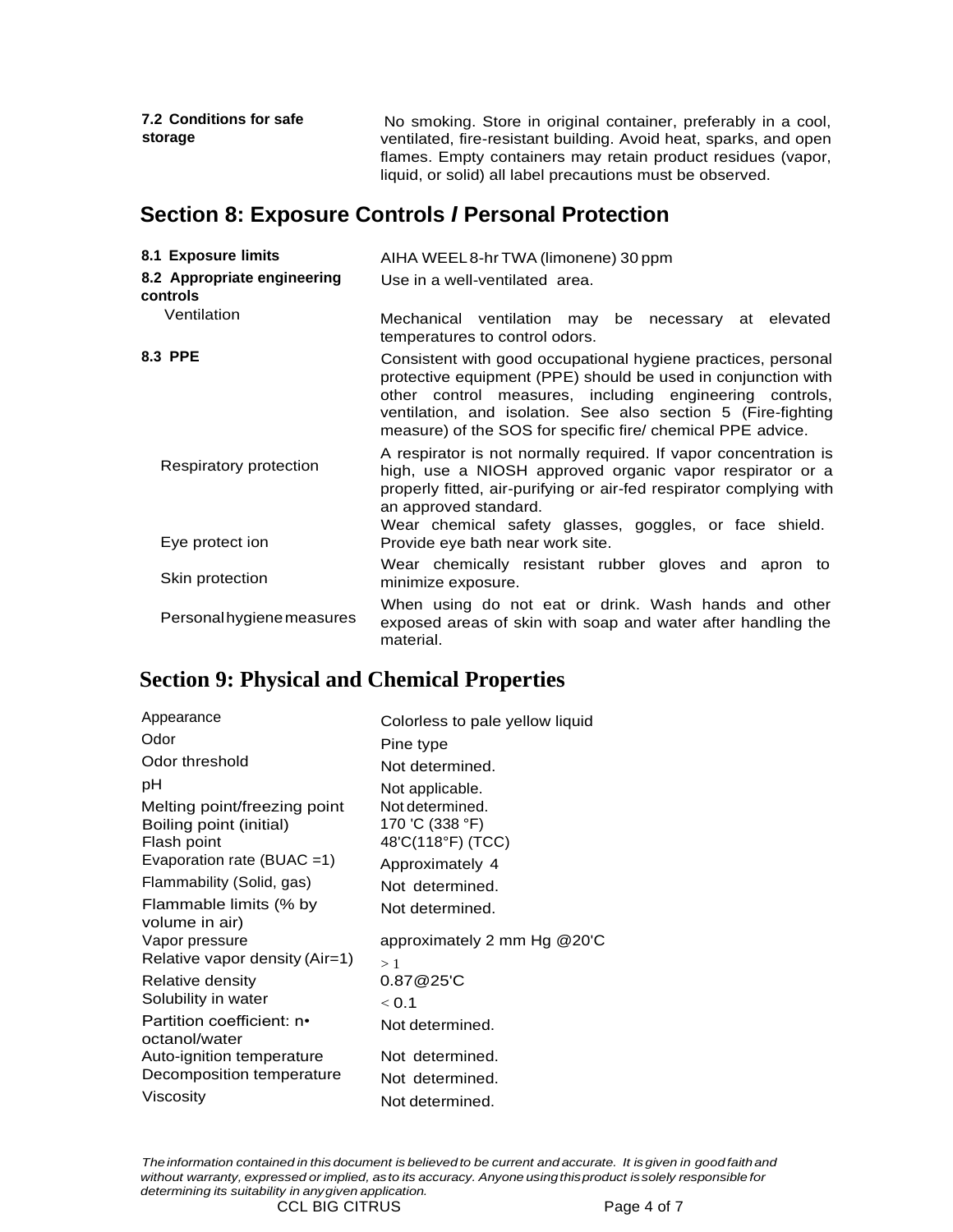# **Section 10: Stability and Reactivity**

| 10.1 Reactivity                          | Not determined.                                                                                                        |
|------------------------------------------|------------------------------------------------------------------------------------------------------------------------|
| 10.2 Chemical stability                  | Product is stable and not reactive under conditions of normal<br>use.                                                  |
| 10.3 Hazardous<br>polymerization         | Hazardous polymerization will not occur.                                                                               |
| 10.4 Conditions to avoid                 | Prolonged or excessive heat and/or exposure to air may cause<br>non-hazardous decomposition and/ or oxidation.         |
| 10.5 Incompatible materials              | May react with strong acids, bases, and oxidizing agents.                                                              |
| 10.6 Hazardous<br>decomposition products | Incomplete decomposition may produce carbon monoxide.<br>Ultimate decomposition products are carbon dioxide and water. |

# **Section 11: Toxicological Information**

| Target organs                                    | Eyes. Skin.                             |     |            |            |        |
|--------------------------------------------------|-----------------------------------------|-----|------------|------------|--------|
| Likely routes of exposure                        | Eye/ skin contact.                      |     |            |            |        |
| Medical conditions aggravated<br>by overexposure | No known conditions.                    |     |            |            |        |
| Symptoms related to<br>overexposure              | Prolonged<br>exposure<br>sensitization. | mav | cause skin | irritation | and/or |

| 11.1 (a) Acute                                | Limonene: LD50 (rat): $>$ 5000 mg/kg.                                                                                                                                                             |  |  |
|-----------------------------------------------|---------------------------------------------------------------------------------------------------------------------------------------------------------------------------------------------------|--|--|
| toxicity                                      | Dipentene: LD50 (rat):> 3500 mg/ kg                                                                                                                                                               |  |  |
| 11.1 (b) Dermal                               | Limonene: LD50 (rabbit): > 5000 mg/kg                                                                                                                                                             |  |  |
| contact                                       | Dipentene: LD50 (rabbit) > 5000 mg/kg                                                                                                                                                             |  |  |
| 11.1 (c) Eye contact                          | Contact with the undiluted material may cause eye<br>irritation.                                                                                                                                  |  |  |
| 11.1 (d) Respiratory<br>or Skin sensitization | Product may contain trace amounts of oxidized material which<br>are allergenic to sensitive individuals. Avoid repeated or<br>prolonged contact with skin.                                        |  |  |
| 11.1 (e) Germ cell<br>mutagenicity            | Not determined for dipentene. Refer to WHO Concise<br>International Chemical Assessment Document 5 for Limonene.<br>Limonene: mouse lymphoma L5178Y test system, did not<br>induce gene mutations |  |  |
|                                               | Limonene: AMESTest: Negative                                                                                                                                                                      |  |  |
| 11.1 $(f)$<br>Carcinogenicity                 | No component of the product is listed by IARC, ACGIH, and<br><b>NTP</b>                                                                                                                           |  |  |
| 11.1(g) Reproductive<br>toxicity              | Not determined.                                                                                                                                                                                   |  |  |
| 11.1 (h) STOT - single<br>exposure            | Not determined.                                                                                                                                                                                   |  |  |
| 11.1 (i) STOT<br>repeated exposure            | Not determined.                                                                                                                                                                                   |  |  |
| 11.1 (j) Aspiration<br>Hazard                 | Component categorized as a Cat 1 Aspiration Hazard.                                                                                                                                               |  |  |
|                                               |                                                                                                                                                                                                   |  |  |

#### *11.1Relevant Hazards*

The information contained in this document is believed to be current and accurate. It is given in good faith and *without warranty, expressed or implied, asto its accuracy. Anyone usingthisproduct issolely responsible for determining its suitability in anygiven application.*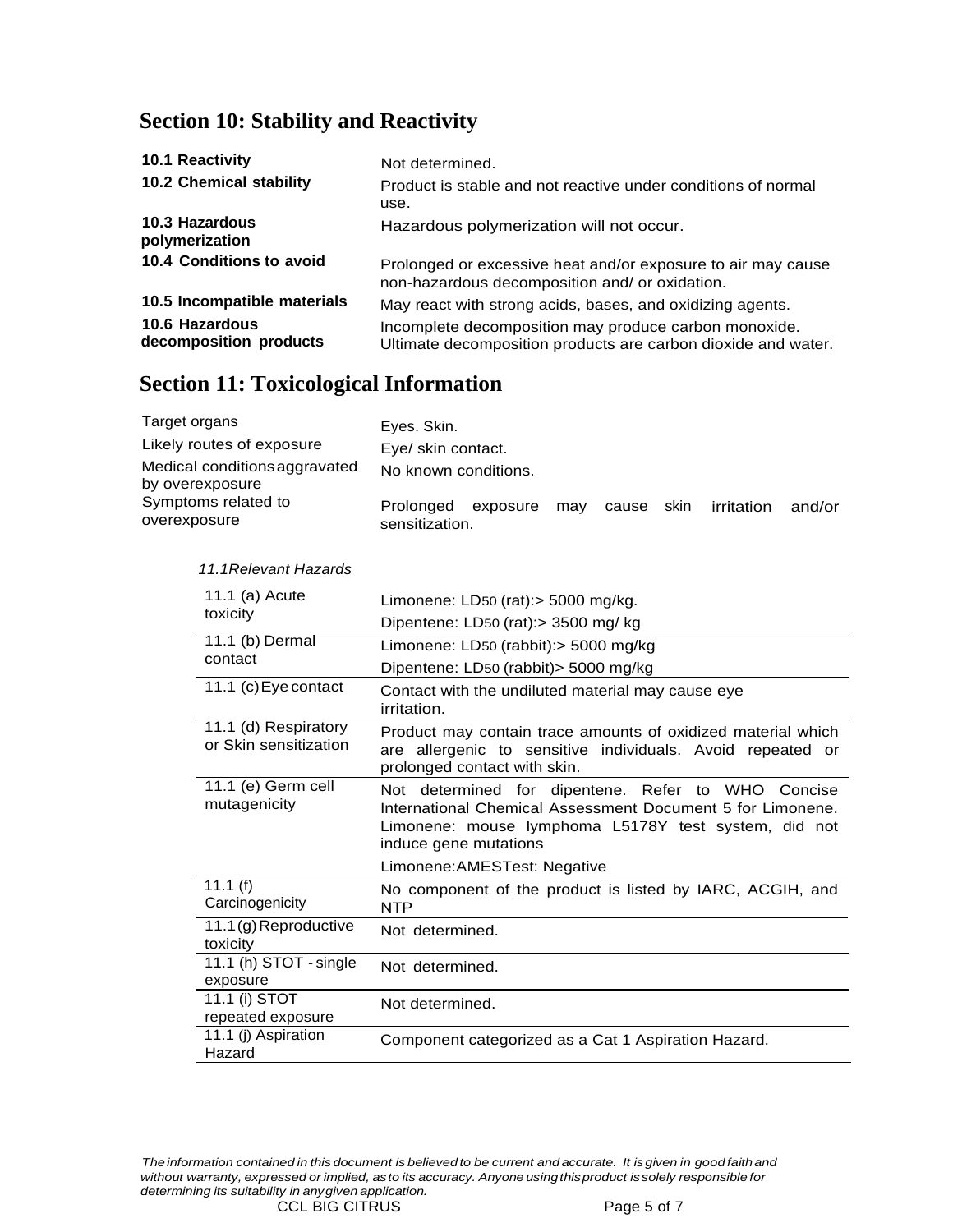### **Section 12: Ecological Information**

| <b>Toxicity</b>                         | Product is a marine pollutant and is very toxic to aquatic<br>organisms. |
|-----------------------------------------|--------------------------------------------------------------------------|
| <b>Persistence and</b><br>degradability | 92.7% in 21 days per method CEC L33T82.                                  |
| <b>Bio accumulative potential</b>       | Not determined.                                                          |
| <b>Mobility in Soil</b>                 | Not determined.                                                          |
| Other adverse effects                   | Not determined.                                                          |

### **Section 13: Disposal Considerations**

| Disposal methods        | This material, if discarded, would be considered a hazardous<br>waste by EPA regulations 40 CFR 261 due to flammability.<br>Dispose of this material at a local, state or federally approved<br>landfill, incinerator or recovery facility. User must determine<br>proper disposal method and classification when material is<br>declared a waste. |
|-------------------------|----------------------------------------------------------------------------------------------------------------------------------------------------------------------------------------------------------------------------------------------------------------------------------------------------------------------------------------------------|
| Safe handling of wastes | Refer to Section 8 for information pertaining to personal<br>protective equipment and exposure controls when handling<br>this material for disposal.                                                                                                                                                                                               |

### **Section 14: Transport Information**

| <b>USDOT</b>   | UN2319, Terpene Hydrocarbons, N.O.S. (Limonene), 3,       |
|----------------|-----------------------------------------------------------|
|                | PGIII, Marine Pollutant                                   |
| ICAO/IATA      | UN2319, Terpene Hydrocarbons, N.O.S. (Limonene), 3,       |
|                | PGIII, Marine Pollutant                                   |
| IMO/IMDG       | UN2319, Terpene Hydrocarbons, N.O.S. (Limonene), 3,       |
|                | PGIII, Marine Pollutant                                   |
| Shipping Label | Flammable Liquid (Cat 3), Marine Pollutant (Environmental |
|                | Cat 1)                                                    |

### **Section 15: Regulatory Information**

| USA                       |  |
|---------------------------|--|
| Canada                    |  |
| <b>European Community</b> |  |
| Australia                 |  |
| Japan                     |  |
| Korea                     |  |
| Philippines               |  |
| China                     |  |

#### **Chemical Inventories Status**

Compliant Compliant. Not determined Not determined Not determined Not determined Not determined Not determined

#### **USA Federal and States Information**

OSHA - Hazardous by definition of 29 CFR 1910.1200 (Flammability)

The information contained in this document is believed to be current and accurate. It is given in good faith and *without warranty, expressed or implied, asto its accuracy. Anyone usingthisproduct issolely responsible for determining its suitability in anygiven application.*

CCL BIG CITRUS Page 6 of 7